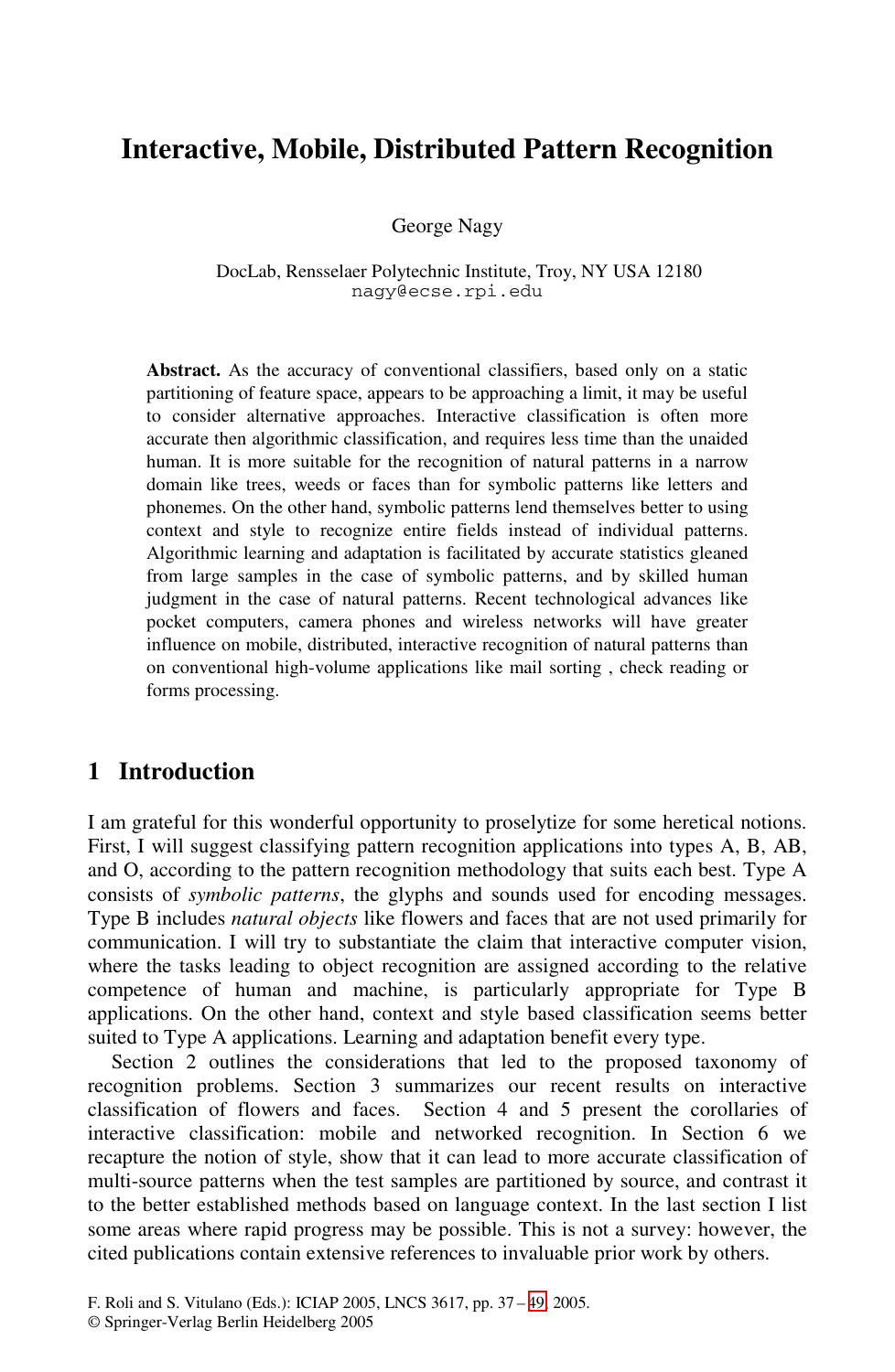# **2 Symbolic and Natural Patterns**

Prototypical examples of Type A applications are character, hand print, and speech recognition (OCR, ICR and ASR). The first operational OCR system was installed at Readers' Digest in 1955. Eleven years later, at the 1966 IEEE Pattern Recognition Workshop in Puerto Rico, postal address readers, form processing, and spoken word recognition were among the most popular topics, and they remain so today. The early OCR systems were so expensive that they could not be justified unless they displaced 10-20 keypunch operators. Target rates were 1000-2000 characters per second. High throughput was necessary because our garrulous species spawns endless streams of print that we yearn to preserve for posterity. Type A applications share the following characteristics:

- they deal with symbolic patterns that represent natural or formal languages;
- any reader or speaker of the particular language can perform the classification manually;
- they require high throughput because every message consists of many patterns;
- many (millions) of samples are available for training;
- formal models of *context* (morphological, lexical, syntactic, pragmatic [1]) and of *style* (typefaces, hand print, dialects [2, 3, 4]) have been developed;
- the error/reject tradeoffs are well understood [5];
- the classes are well defined: there are exactly ten digits and, in Italian, 21 letters of the alphabet;
- in feature space, the class centroids are located at the vertices of a regular simplex [6, 7, 8].

Examples of Type B include the recognition of birds, flowers and trees, many biometric applications, and biomedical pattern classification where the cost of preparing the samples often dominates the cost of recognition. Type B applications

- deal with natural patterns which may have developed without the discriminability of symbolic patterns;
- must be classified on demand rather than as part of a work-flow;
- are recognized only by relatively few, highly trained experts (bird-watchers, foresters, physicians);
- often have only small training sets because of the high cost of labeling;
- seldom have established models of context or style;
- because of the unpredictable cost of errors, require every decision to be checked by a human;
- exhibit a soft, hierarchical class structure, subject to change.

Type AB applications have some characteristics of both Type A and Type B. An example is genetic sequence decoding. We defer consideration of Type O.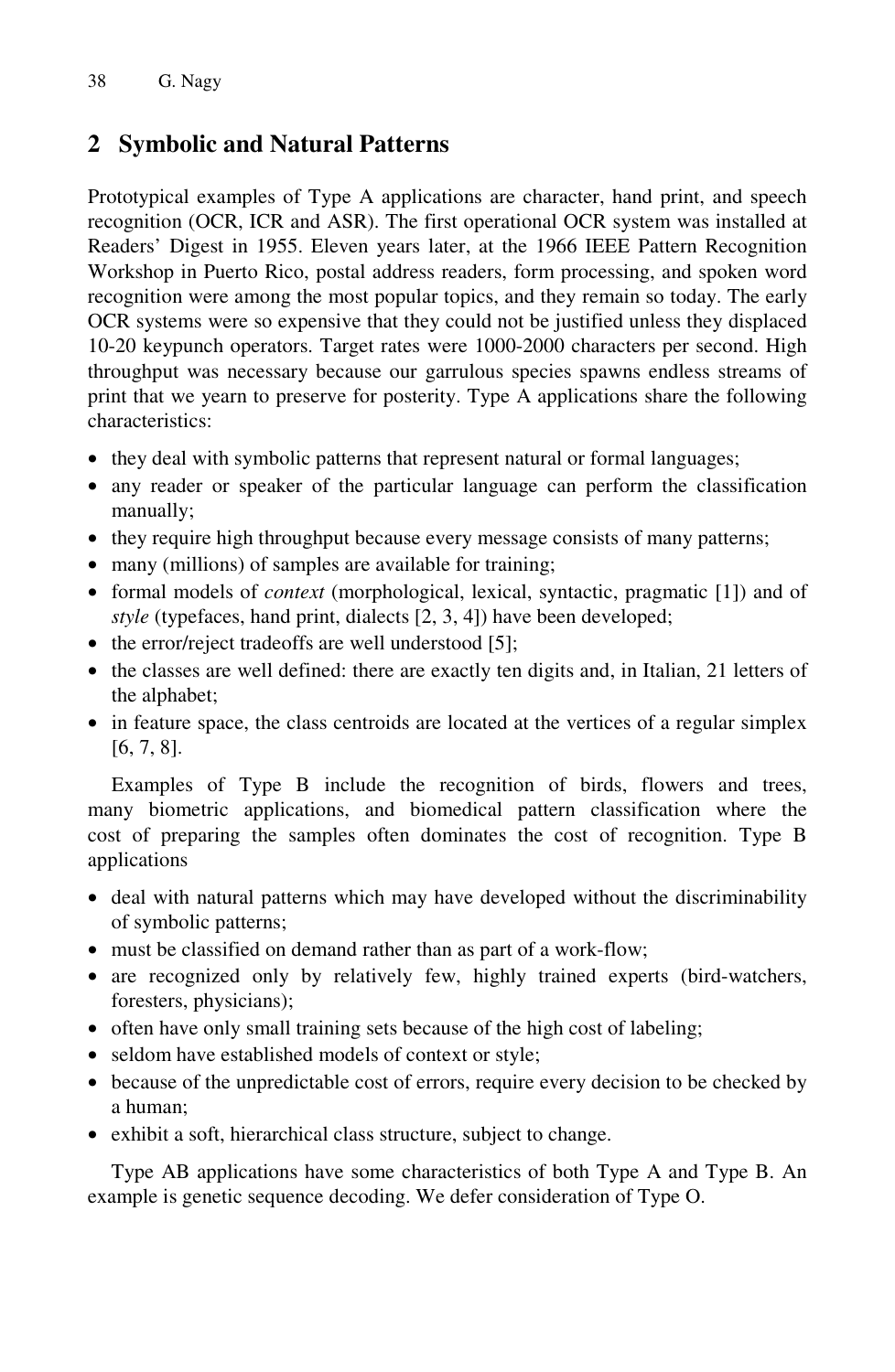#### **3 Interaction**

Almost all operational pattern recognition systems require some human interaction, at least at the beginning or end. We focus here on systems where human and machine take turns to reach a decision that assigns a particular object (a flower, tree, face, or skin lesion) to a particular class.

There are essential differences between human and machine cognitive abilities. Humans excel in gestalt tasks, like object-background separation. They apply to recognition a rich set of contextual constraints gleaned from previous experience rather than from specific training and test sets. They have superior noise-filtering abilities (particularly with respect to colored noise.) They can easily read degraded text on which the best OCR systems produce only gibberish. Computer vision systems, on the other hand, still have difficulty in recognizing "obvious" differences and "generalizing" from limited training sets.

Computers, however, can perform many tasks faster and better. Computers can store thousands of images and the associations between them, and never forget a name or a label. They can evaluate geometrical properties like high-order moments whereas a human is challenged to determine even the centroid of a convoluted figure. They can compute wavelets and other kernel transforms to differentiate textures. Computers can quickly measure lengths and areas, count thousands of connected components and sort them according to various criteria (size, aspect ratio, convexity). They can flawlessly evaluate multivariate conditional probabilities, decision functions, logic rules, and grammars. In contrast, George Miller's psychophysical experiments in the 1950's revealed that humans have limited short-term memory (only ±7 items) and poor absolute judgment.

We believe that the key to effective interactive recognition is a *visible model* to mediate human-computer communication. The model is a geometric and topological abstraction of an object represented in a picture. It guides the machine to extract



**Fig. 1.** CAVIAR-flower (left) and CAVIAR-face (right) visible models and graphic user interfaces. Because pupil localization is so important in face recognition, an enlarged view is provided for this part of the visible model.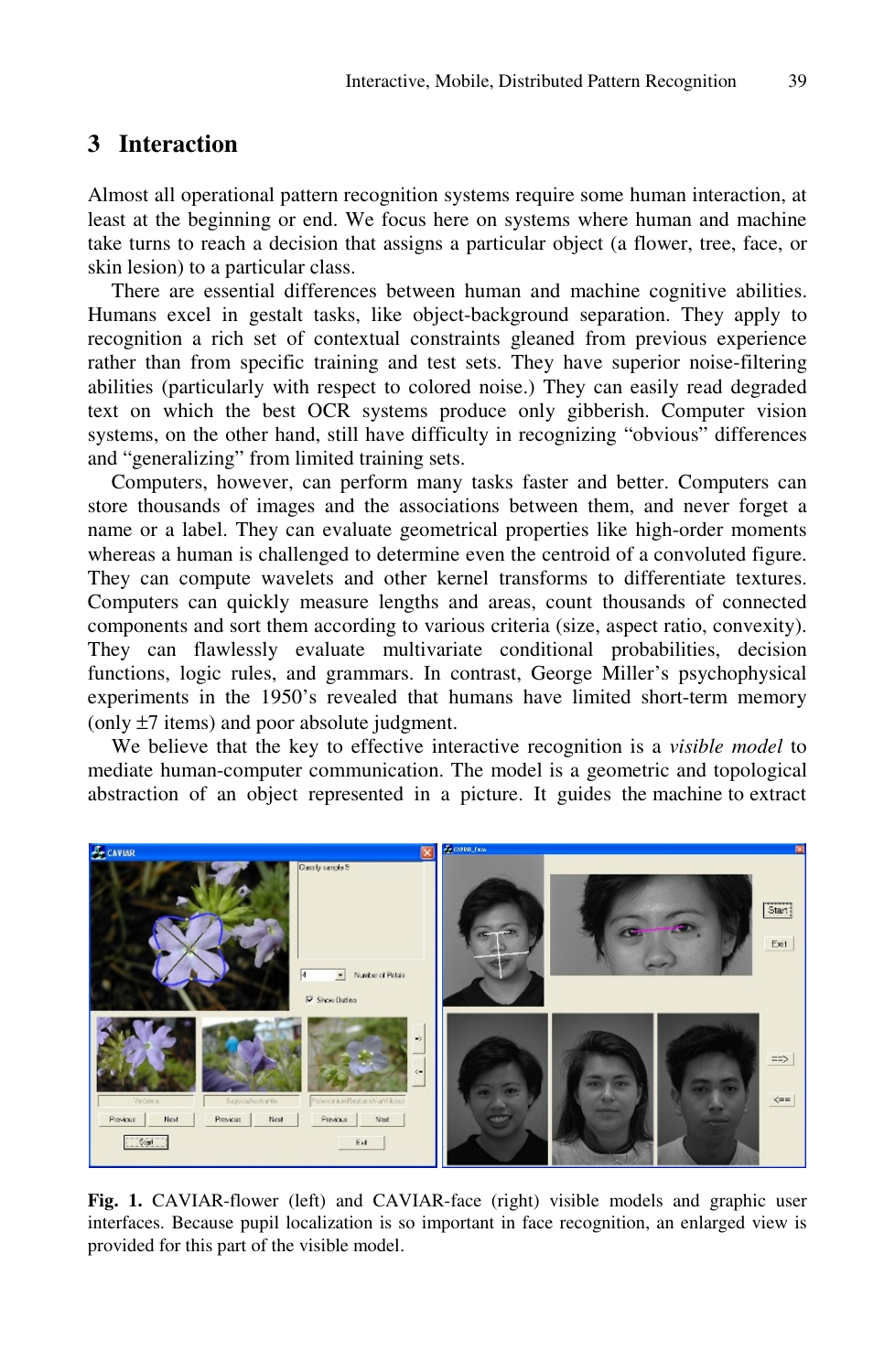discriminative, localized intensity, color and texture features. The model mediates only a restricted set of information. It does not tell the computer anything about the rich perceptions that lead the operator to correct or approve the model, and it does not tell the human about the configuration of the resulting feature vectors in highdimensional feature space.

We have developed CAVIAR (*Computer Assisted Visual Interactive Recognition*) systems for some Type B applications [9 - 12]. Figure 1 shows examples of our flower and face models. These models are constructed automatically, and corrected interactively only when necessary. The line drawing superimposed on the picture lets the operator judge whether the computer-suggested model fits the unknown object. We restrict the model to isolated points and curves, because color and intensity are difficult to modify with a mouse or stylus. In effect, the user can point and drag, but not paint or shade. The model is only an abstraction: by itself, it is not sufficient for classification by either human or computer. Both must have unlimited access to, and make use of, the entire pixel array. The purpose of the model is only to guide the machine in extracting good features for classification.

A model instance need not depict faithfully intensity, color, or texture edges. A poorly fitting model may suffice to classify an "easy" object. Conversely, even an accurate model may result in ambiguous features. (One consequence of the role of the model in our system is that there can be no "ground truth" for it. Several models, or none, may lead to features that cause the correct candidate to be ranked on top.) The computer displays, in addition to the visible model, a set of reference pictures ranked according to the posterior class probabilities of the unknown object. The operator can correct the model if the top-ranked classes are implausible and if there are obvious mismatches between the current model and the unknown object. The operator can also scroll the reference patterns ("browse") to inspect candidates ranked below the top three. When an acceptable reference candidate appears on the display, the operator clicks on it to assign its class to the unknown object. Two CAVIAR graphic user interfaces (GUIs) are shown in Figure 1.

We compared CAVIAR to machine alone and to human alone in experiments conducted on a 612-flower database [10] and on the FERET face recognition benchmark [12]. Table 1 summarizes the results.

From this table, it appears that on some Type B applications interactive classification is more than twice as accurate than automated classification (at least with our classification algorithms), and more than twice as fast than unaided naïve human subjects.

|               |          | Flowers         | Faces      |                   |  |
|---------------|----------|-----------------|------------|-------------------|--|
|               | Accuracy | Time per flower | Accuracy   | Time per face     |  |
| Interactive   | 93%      | 12 sec          | 99.7%      | $7.6 \text{ sec}$ |  |
| Machine alone | 32%      | ---             | 48.0%      |                   |  |
| Human alone   | 93%      | 26 sec          | $~100.0\%$ | 66.3 sec          |  |

**Table 1.** CAVIAR compared to machine alone and to human alone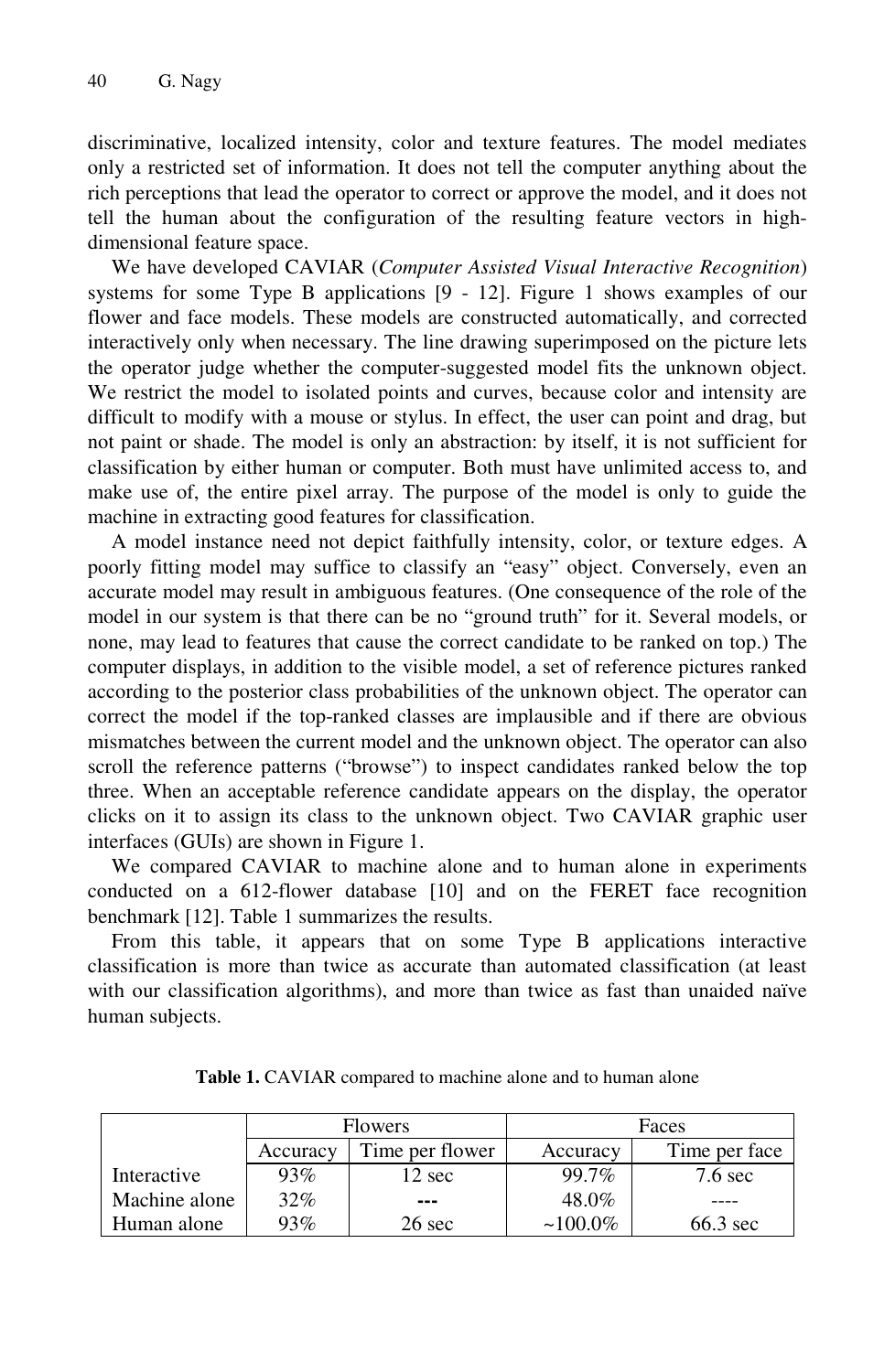In our CAVIAR-face experiments, 50 faces ("probes") were classified to one of 200 classes ("gallery") by naive subjects. Each subject classified a randomly selected set of 50 faces. The fraction of faces recognized correctly after each adjustment, and the time required, are shown in Table 2. For example, it takes 10.6 seconds to classify pictures that require two adjustments. Such pictures represent 15% of the total number of test pictures.

It is seen that the automated rank-ordering algorithm ranks the correct reference picture in the top three about 50% of the time. These faces are classified very quickly. Only about 1% of the faces require more than five model adjustments. Subjects seldom use the browsing option because it is slow. (A larger display would speed up the process further by displaying, with sufficient resolution for easy identification, more than the top three candidates.)

**Table 2.** Cumulative record of face recognition experiments. At each iteration, the operator can make an immediate decision (SELECT), modify the model (ADJUST), or look at more reference pictures (BROWSE). The times shown include the sequence of adjustments or browsing prior to classification. For example, after two adjustments, 85% of the faces are classified, in 5.0 seconds per face on average.

| Iteration      | <b>ADJUST</b> | <b>SELECT</b> | Ave. time          | <b>BROWSE</b> | Ave. time | Classified |
|----------------|---------------|---------------|--------------------|---------------|-----------|------------|
| #              | %             | $\%$          | sec                | $\%$          | sec       | $\%$       |
| $\Omega$       | 48.7          | 50.3          | $2.3 \text{ sec}$  | 1.0           | 7.7       | 51.3       |
|                | 28.3          | 19.7          | $7.7 \text{ sec}$  | 0.7           | 16.1      | 71.7       |
| $\overline{2}$ | 15.0          | 13.3          | $10.6 \text{ sec}$ | 0.0           |           | 85.0       |
| 3              | 9.3           | 4.7           | 14.4 sec           | 1.0           | 42.6      | 90.7       |
| $\overline{4}$ | 3.7           | 5.3           | $16.6 \text{ sec}$ | 0.3           | 23.2      | 96.3       |
| 5              | 1.0           | 2.0           | $19.6 \text{ sec}$ | 0.7           | 33.2      | 99.0       |
| 6              | 0.7           | 0.3           | $42.0 \text{ sec}$ | 0.0           |           | 99.3       |
|                | 0.3           | 0.3           | 34.7 sec           | 0.0           |           | 99.6       |
| 8              | 0.0           | 0.0           |                    | 0.4           | 49.8      | 100.0      |
| Total          |               | 95.9          |                    | 4.1           |           |            |

The rank-ordering mechanism is chosen according to the number of classes and the number of reference samples per class. For CAVIAR-flower, where we ran experiments with 1, or 3, or 5 reference samples per class, we used nearest-neighbors with 8 features [10]. For CAVIAR-face, where we had only one reference sample per class, we used the Borda Count on small patch features near the eyes and mouth. The test samples are added to the reference set after they are classified, thereby gradually improving the statistical estimates for automated model construction and for rank ordering. Despite the occurrence of misidentified samples and the lack of adequate theoretical justification, we have always found this type of adaptive learning extremely effective [14 - 17, 10]

In summary, CAVIAR combines the following aspects that contribute to its accuracy and speed: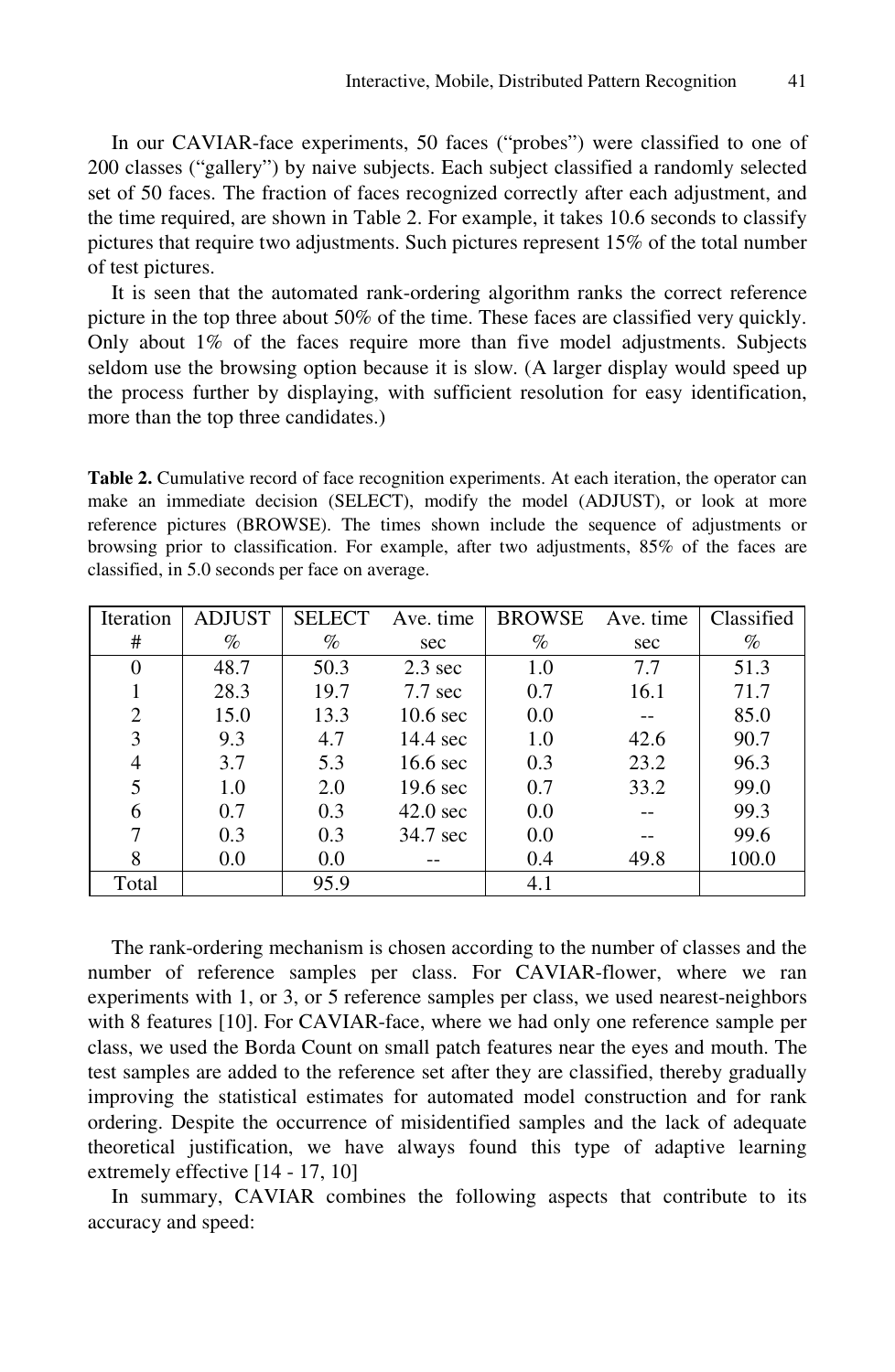- interaction throughout the classification process, rather than only at the beginning or end;
- automatic correction and interactive modification of a simple, domain-specific visible model which guides automated feature extraction;
- pruning the reference pictures according to their similarity with the unknown, and displaying the top candidates for selection by the operator;
- adaptive re-estimation of internal parameters;
- leaving the human wholly in charge throughout the process by letting him or her decide when to classify an object, when to modify the model, and when to browse lower-ranked reference pictures.

### **4 Mobile Recognition**

Mobile recognition systems with hand-held cameras offer obvious advantages for recognizing objects outside the office or home. The interaction takes place with stylus or thumb on the photo display screen. The computation can be carried out on the same platform or through a wireless link to a nearby laptop or to the Internet. Figure 2 shows our Mobile-CAVIAR interface on a Toshiba pocket computer with a plug-in camera and a Wi-Fi card [18].

One of the most interesting aspects of mobile systems is their potential capability to improve classification accuracy because the operator can immediately take additional pictures of a difficult object. Classification can then be based on several pictures by merging relevant information. However, we don't yet know just how to do this effectively. Note that this is neither classifier combination nor sensor fusion: it is more akin to 3-D model construction from multiple views, except that the objective here is classification rather than representation. Some of the problems awaiting solution are listed below [18].

- When is a single picture of the object not enough, and another required?
- What viewpoint, scale, or illumination is best for a second or third picture?
- Should the computer or the human decide? If the former, how should it specify the desired picture?
- At what level(s) (pixel, feature, classifier) should the information from multiple pictures be combined?
- Several views of an object would require these views to be represented in the reference set. What would be an appropriate sampling scheme to ensure this during enrollment of training/reference samples?

Although PDA cameras still lag stand-alone digital cameras in terms of optical and digital resolution (and convenience features), the greatest limitation of handheld systems compared to PC recognition platforms is their limited screen size, which prevents simultaneous display of several objects in adequate detail (multiple zooms are disorienting). It is clear that camera-phones will soon have enough storage and computing capacity, as well as appropriate operating systems, for interactive recognition. However, the display size limitation will be even more stringent – current cell phones have display sizes ranging from 96x64 to 128x160 pixels. Some expect that it will be overcome by wireless access to large public displays [19], but we can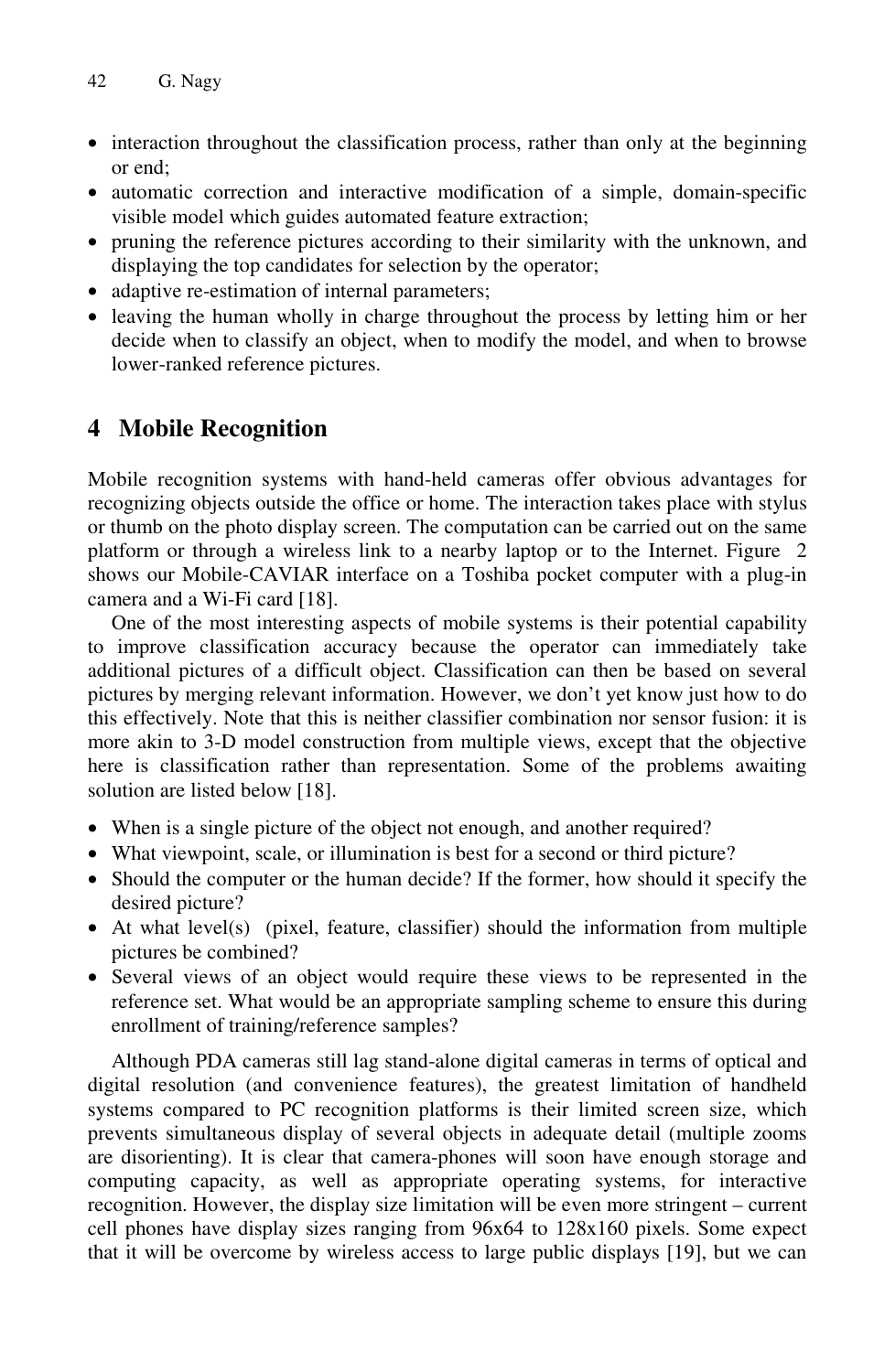hardly expect a public display to pop up whenever we wish to recognize a flower or a face. Furthermore, cell phones lack a direct pointing device: fitting a visible model with arrow keys is clumsy



**Fig. 2.** M-CAVIAR graphic user interface. The model does not have to be perfect to rank the unknown in the top 3

### **5 Pattern Recognition Networks**

Interactive pattern recognition may be ready to benefit from the kind of distributed computing envisioned by the creators of the ARPANET 30 years ago. Experts anywhere on the Internet can, in principle, interact with any image through its visible model. Just as bird watchers and wildflower enthusiasts band together for collective judgment, dermatologists at dispersed locations will be able to pool their expertise to diagnose difficult skin lesions. The interaction may take place in parallel, or in a hierarchy where the more difficult pictures percolate to the more qualified experts.

As mentioned already, one advantage of human interaction is that newly labeled specimens can be safely added to the training or reference database, thus improving the performance of the automated model construction, feature extraction, and rank ordering. We don't yet know whether a democratic CAVIAR will be more accurate than a CAVIAR operated by a Designated Expert. In any case, the larger sample size resulting from many persons collecting pictures, correcting models, and assigning class labels should benefit overall performance [20].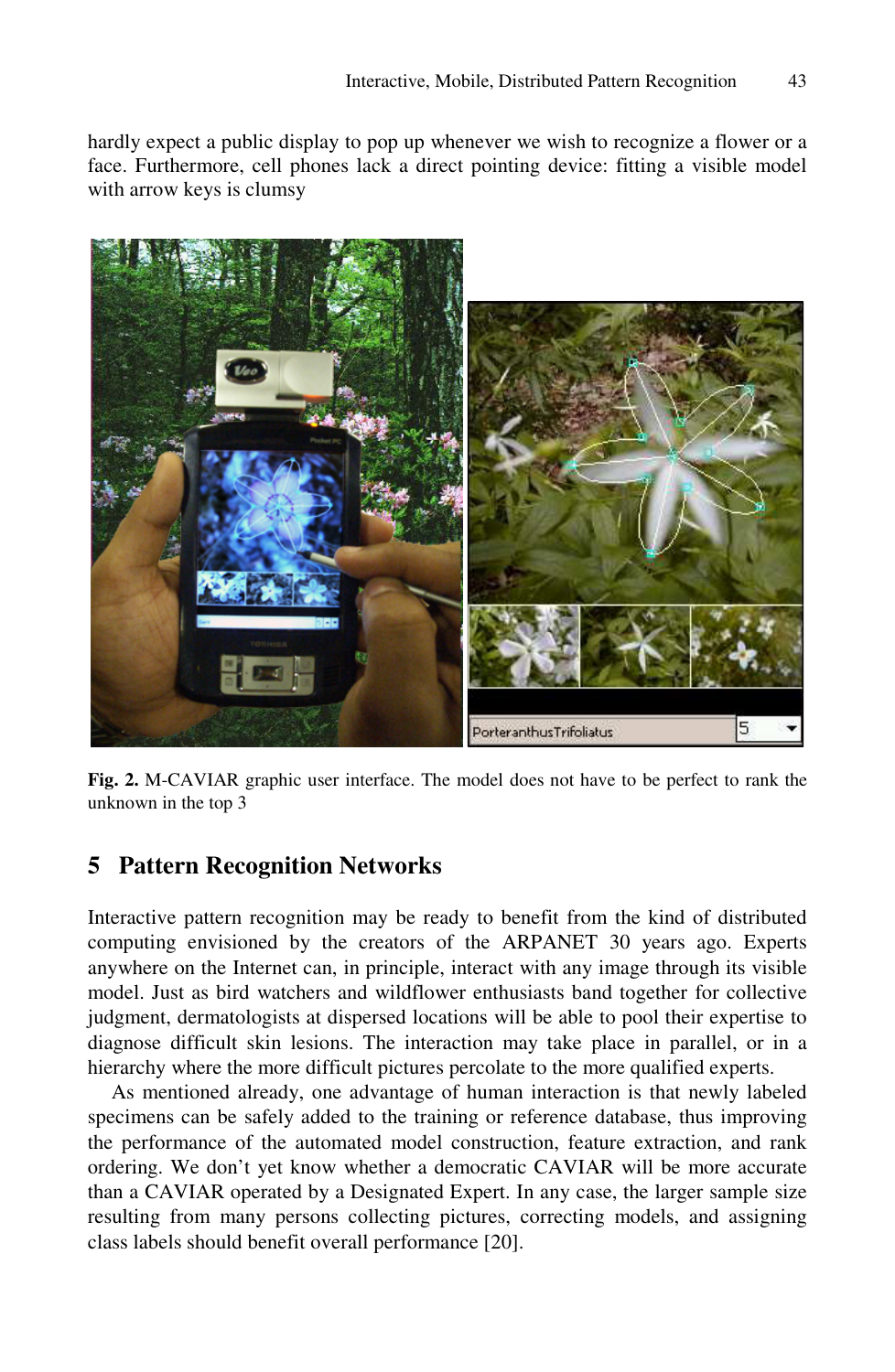A typical network interaction session of our wireless ethernet (802.11b) link through TCP/IP sockets is shown in Figure 3. Whenever the PDA sends data, it blocks execution flow till it receives a response from the server. After interpreting the required type of service according to the header data of the byte stream, the appropriate server routine is invoked. Each user interaction requires a response from the server to update the display, but the only long message is uploading a new picture to the host computer. With current GSM, TDMA or CDMA cell phone links, this would take several seconds even if the picture were first compressed. However, the third generation cellular networks already being deployed will have more than sufficient bandwidth.



**Fig. 3.** Communication sequence between the PDA and the server for identifying a test sample {adapted from [18])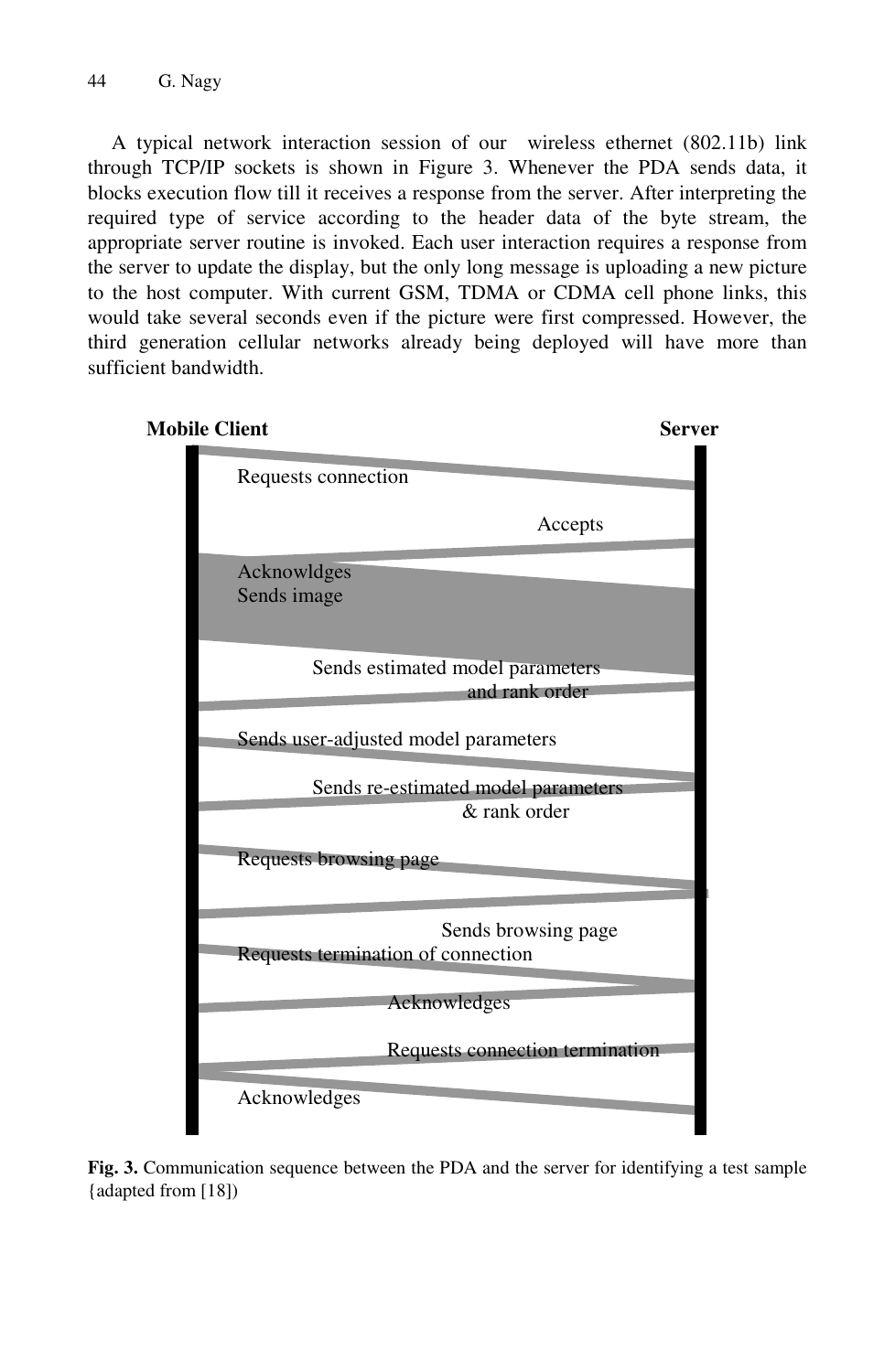#### **6 Style and Context**

Interactive classification is too slow for Type A applications, so we must resort to other means to improve the conventional classification paradigm. Because they normally convey messages, symbolic patterns tend to appear together in groups (fields) that have a common origin. A printed message is usually a field of character patterns printed in the same font. Each font makes use of only a few well-matched typographic components—bowls, stems, bars, finials, and serifs. Printers, copiers and scanners leave individual imprints that differentiate documents from different sources. Hand printing and cursive writing are characterized by a certain writer-dependent uniformity of strokes and spacing. Therefore the feature-space representation of any single postal address, bureaucratic form, or printed article displays a measure of homogeneity due to isogeny (common origin). We say that isogeny induces *style* in features measured on patterns (cf. Fig 4a).

It is possible to model "style" mathematically and thereby develop a basis for more accurate classification of a group (field) of digitized characters from the same source. The features of patterns co-occurring in a field are statistically dependent because they share the same style. Effects of style consistency on the distributions of fieldfeatures (concatenation of pattern features) can be modeled by discrete, hierarchical, or continuous mixtures of Gaussian variables. Based on such a model, a styleconstrained classifier can be constructed to recognize entire fields of patterns rendered in a consistent but unknown style. In experiments on printed alphabets and on National Institute of Standards and Technology (NIST) hand-printed test sets, style constrained classification reduced errors on fields of digits by nearly 25 percent over singlet classifiers [2, 3]. We are currently trying to develop style-constrained SVMs that should yield even lower error rates when the underlying densities are not Gaussian.

| 1 k 4 d 7 h 1 | <b>Isabella</b>       |  |  |
|---------------|-----------------------|--|--|
| 1k4d7h        | $140 \text{ mm}$ long |  |  |
| (a)           | (b)                   |  |  |

**Fig. 4.** (a) Style: in the part numbers on the left, the first pattern in the top row must be the letter l, and the identical first pattern in the bottom row must be the numeral 1. (b) Language context: here the surrounding text disambiguates the identical glyphs in either row.

Language context has been exploited in OCR and ASR far longer than style. Unlike style, textual context depends on the reading order of the patterns. Instead of modeling the dependence between the *features* of patterns in a same-source field, it models the dependence between their *labels* (Fig. 4b). For use in classification, morphological, lexical and syntactic conventions are converted into letter n-gram frequencies, word frequencies, and word transition probabilities. A vocabulary of 60,000-100,000 words provides very thorough coverage of English text, but three or four times more entries are needed for highly-inflected languages such as Italian or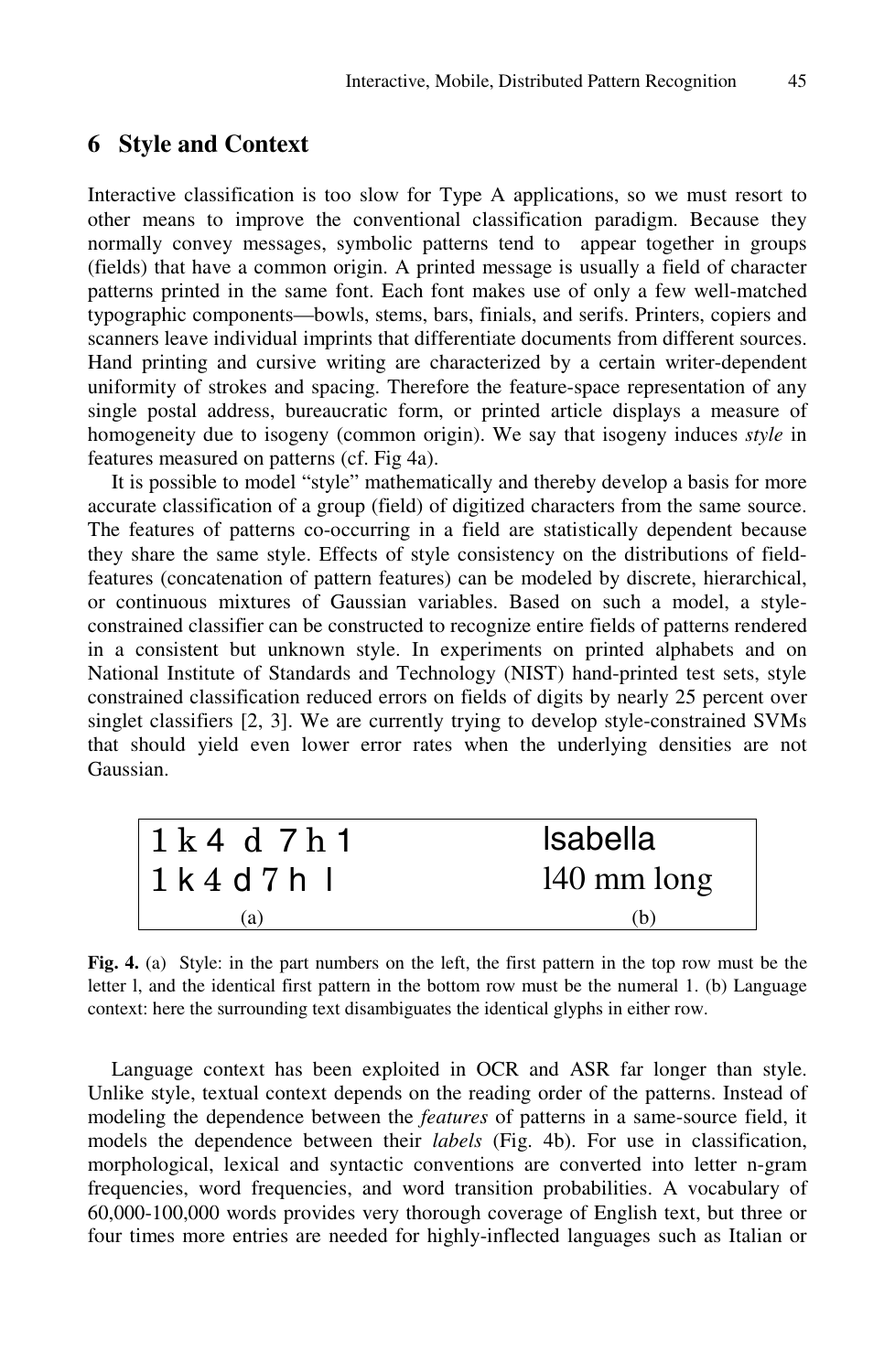Hungarian. Specialized lexicons are needed for mail sorting, telephone directories, technical handbooks, part-number catalogs, and other non-narrative compendia. Nowadays such information can be readily obtained from the Web.

Specialized syntactic conventions dictate the placement of punctuation marks and the construction of abbreviations, citations, legal and courtesy amounts on checks, and postal addresses. Mathematical formulas, chemical structure diagrams, and arithmetic redundancy in financial documents also have their own rules. These rules have been compiled in style guides ranging from a few pages for technical journals and mailing instructions to manuals of hundreds of (web) pages. Markov models provide an efficient and trainable alternative to formal parsing. Although several books have been published on the appropriate design and layout (i.e., syntax) of tables, tables have proved singularly resistant to correct interpretation.

In the last decade, segmentation, context, and shape based classification have been successfully integrated into algorithms that search a trellis of trial segmentations with transitions dictated by context. The weight given to shape information vs. contextual information depends on the application. In the limit, with no prior shape information but perfect shape consistency, the recognition problem is equivalent to decoding a substitution cipher [21 - 24].

The distinction between the various types of statistical dependence underlying correlated features, styles, and language context is clarified when they are modeled with graphical Bayesian networks [25].

## **7 Applications**

*Type A Applications.* The manifold applications of character and speech recognition are already well known. Further research on style based recognition of fields of characters or even entire documents is much more convenient than on interactive recognition, because it does not require interaction with human subjects. We believe, however, that it too is inspired by human recognition. Indeed, the automatic recognition of *isolated* printed and hand-printed letters or digits is at least as accurate as human recognition. It is only when we are faced with a coherent sequence of patterns designed to deliver a message that human recognition is still far superior. Style and context can narrow the gap.

*Type B applications.* I believe that the time is right for developing interactive, mobile pattern recognition applications. I am excited about their potential impact on education, even though none of the new waves of technology – 16mm movies, radio, television, time-sharing, personal computers, laptops, web-teach – has lived up to its educational expectations. The necessary mobile wireless computing platforms (PDAs and cell phones) are already widespread among the school-age population. Education – from elementary to graduate school – involves many visual recognition tasks. At various stages of our academic careers, we learn to identify flowers, trees, rocks, insects, clouds, paintings, statues, architectural styles. Applications to industrial training – recognizing electrical and mechanical components and assemblies – may also be worth exploring. Interactive computer-aided recognition could enhance learning almost as much as visiting a zoological or botanical garden or a museum with an expert personal tutor. Group dynamics can be added by networked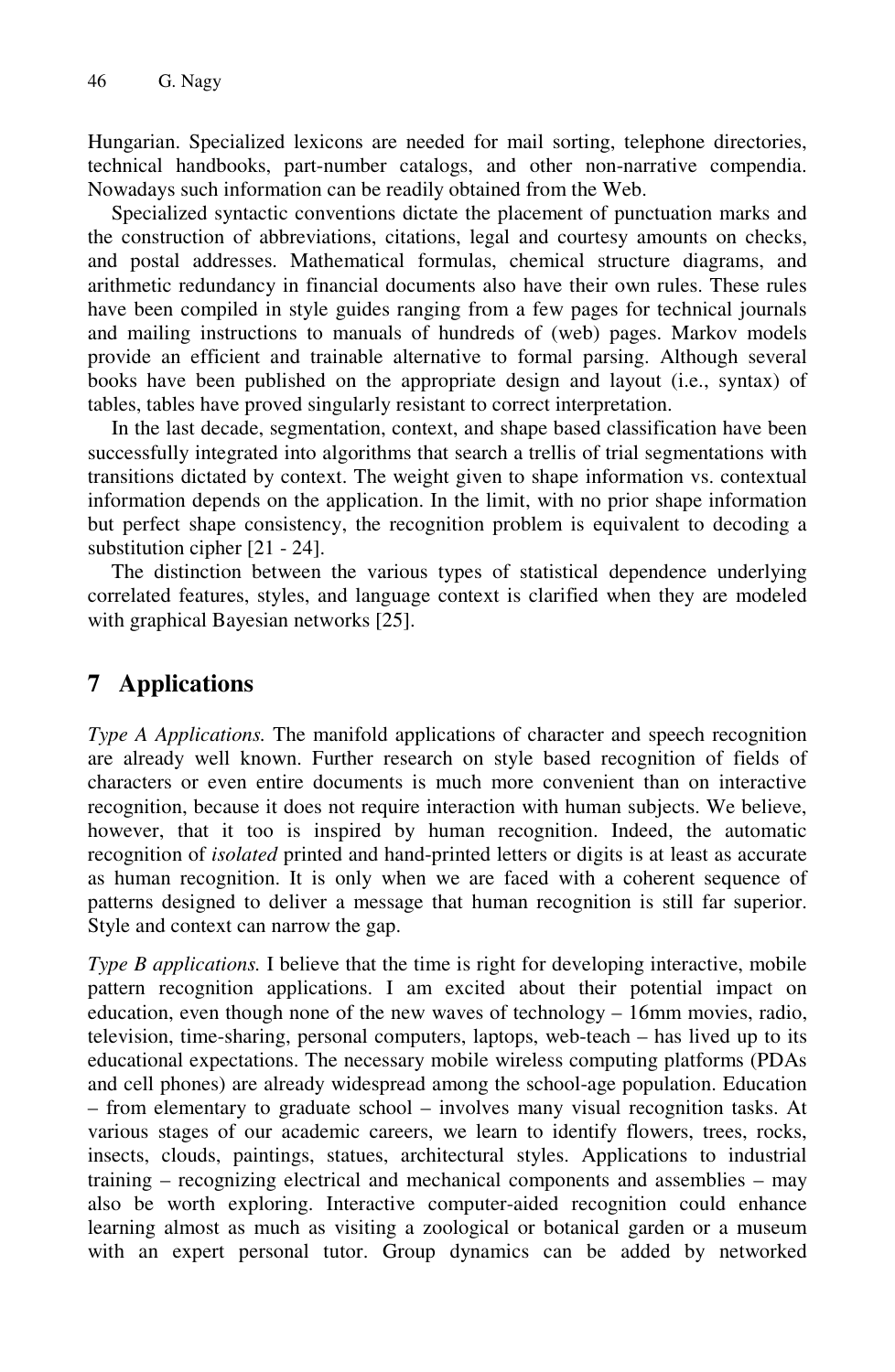recognition, either with nearby classmates or students and teachers at the antipodes. CAVIAR-like instructional systems will be considered successful only if, after a period of use, they can be discarded.

Visitors who saw a demonstration of CAVIAR have suggested several applications: searching for new medicinal plants in the jungle; identifying endangered cryptic cats (like jaguars) caught in photo-traps in Costa Rica; fruit and vegetable checkout in supermarkets; assisting farmers and foresters to identify pests and crop diseases; helping to learn the artistic style of painters in art history classes; assessing the value of collectibles (spoons, coins, stamps, porcelain dolls) using home web cams (to draw customers to advertising websites).

Among medical applications, the recognition of skin lesions seems particularly appropriate, because they are often diagnosed by inspection. Large dermatological atlases are available on the Web, but the most of the posted photographs were obtained at high resolution and with specialized lighting, and these databases contain only one or two examples of each disease. Collecting appropriate data with a mobile platform entails restrictive ethical considerations and will require close collaboration with medical researchers. Anyone of the following types of visible skin conditions appears ripe for experimentation:

- Cosmetic dermatology, scar assessment, beauty-aids;
- Infectious and contagious diseases with spots: measles, chickenpox, rubella;
- Rashes: hives, eczemas, psoriasis;
- Burns: cuts, frostbite:
- Sexually transmitted diseases;
- Poisonous plants and bugs: poison ivy, insect bites;
- Bio-terrorism agents: cutaneous anthrax, smallpox, plague, tularemia.

A personal diagnostic system may be appropriate when the patient is too embarrassed to seek help, or when medical personnel is not available (on battlefields or expeditions, or in impoverished rural areas). The same platform can help collect ancillary information in complete privacy: *Does it itch? How long have you had it? Do you feel lethargic? Did you eat fish recently?* Close-ups and pictures of healthy areas of the skin can be taken with different sources of illumination for comparison. If the severity of the condition warrants it, or if a confident diagnosis cannot be reached, the system may also request its owner to forward electronically both the pictures and the ancillary information to the appropriate health maintenance network. Paramedical personnel or physicians not specialized in dermatology could use CAVIAR-derma for continuing health care education.

#### **Acknowledgments**

Dr. Jie Zou (now at NIH) built the first CAVIAR. Hamei Jiang collected pictures of fruit, stamps, coins and Han characters for the early CAVIAR experiments. Greenie Cheng and Laura Derby photographed *many* flowers and helped build the database. Borjan Gagoski recruited subjects, conducted the 30 flower recognition experiments, and compiled the results. Rebecca Seth (City Naturalist, Lincoln, NE), Dr. Richard Mitchell (NY State Botanist) and Prof. Robert Ingalls (RPI CS Dept) gave us valuable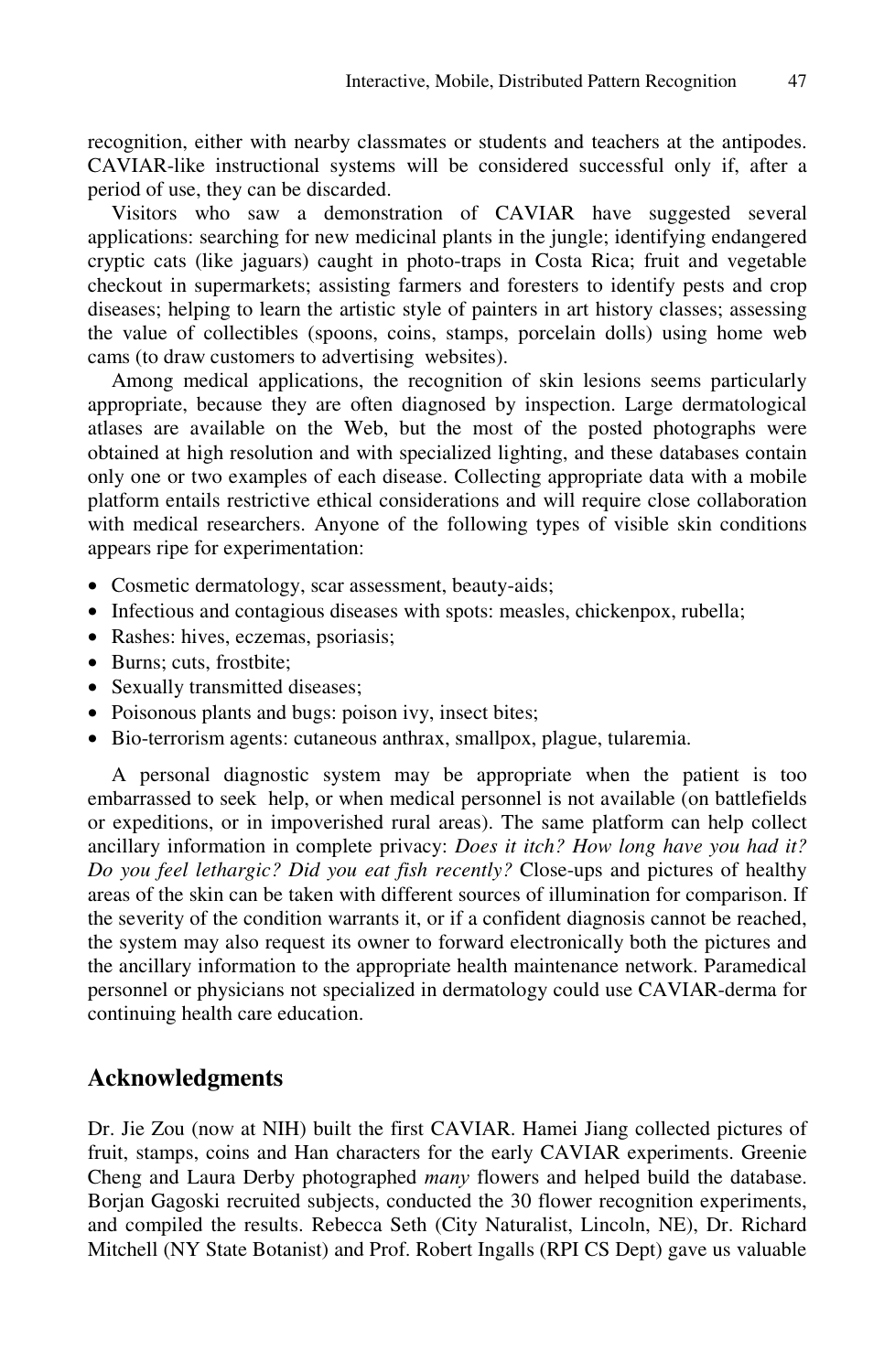advice about the classification of plants and flowers. Arthur Evans, John Sikorski, and Patricia Thomas, under the supervision of Professors Sung-Hyuk Cha and Charles Tappert at Pace University, ported CAVIAR to the Zaurus. Abhishek Gattani (now with Aktina Medical Corporation) developed and tested M-CAVIAR as part of his MS thesis at Rensselaer. Prof. Qiang Ji (RPI ECSE Dept) suggested that we apply CAVIAR to face recognition and freely shared with us his data and insights. Drs Prateek Sarkar (now at PARC) and Harsha Veeramachaneni (now at IRST in Trento) developed the style concepts in the course of their doctoral research at RPI.

### **References**

- 1. G. Nagy, Teaching a computer to read, *Procs. Int'l Conf. Pattern Recognition (ICPR XI),*  vol. 2, pp. 225-229, The Hague, August 1992.
- 2. P. Sarkar, G. Nagy, Style consistent classification of isogenous patterns, *IEEE Trans. PAMI,* vol. 27, no. 1, pp. 88-98, Jan. 2005,
- 3. S. Veeramachaneni, G. Nagy, Style context with second order statistics, *IEEE Trans. PAMI,* vol. 27, no. 1, pp. 14-22, Jan. 2005.
- 4. N. Nagy, X. Zhang, G. Nagy, E.W. Schneider, A quantitative categorization of phonemic dialect features in context, *Procs. International Conference on Context,* Paris, July 2005.
- 5. G. Nagy, P. Sarkar, Document style census for OCR*, Procs. First International Workshop on Document Image Analysis for Libraries* (DIAL04), Palo Alto, CA, IEEE Computer Society Press, pp. 134-147, January 2004.
- 6. G. Nagy and S. Veeramachaneni, A Ptolemaic model for OCR, *Procs. ICDAR-03*, Edinburgh, pp. 1060-1064, August 2003.
- 7. G. Nagy, Visual pattern recognition in the years ahead, *Procs. ICPR XVII*, vol. IV, pp. 7- 10, Cambridge, UK, August 2004.
- 8. G. Nagy, X. Zhang, Simple statistics for complex features spaces, to appear in Data Complexity in Pattern Recognition, Springer Verlag, Editors: Mitra Basu & Tin Kam Ho, Publication Date: December 2005.
- 9. G. Nagy, J. Zou, Interactive visual pattern recognition, *Procs. ICPR XVI,* IEEE Computer Society Press, Aug. 2002, Vol. III, pp. 478-481.
- 10. J. Zou, G. Nagy, Evaluation of model-based interactive pattern recognition, *Procs. ICPR XVII*, Vol. II, p. 311-314, Cambridge, UK, August 2004.
- 11. J. Zou, G. Nagy, Human-computer interaction for complex pattern recognition problems, to appear in Data Complexity in Pattern Recognition, Springer Verlag, Editors: Mitra Basu & Tin Kam Ho, December 2005.
- 12. A. Evans, J. Sikorski, P. Thomas, S-H Cha, C. Tappert, J. Zou, A. Gattani, G. Nagy, Computer Assisted Visual Interactive Recognition (CAVIAR) Technology, *Procs. IEEE International Conference on Electro-Information Technology,* Lincoln, NE May 2005.
- 13. J. Zou, A Model-Based Interactive Image Segmentation Procedure, *IEEE Workshop on Applications of Computer Vision (WACV), Breckenridge CO, January* 2005.
- 14. G. Nagy, G.L. Shelton, Self-Corrective Character Recognition System, *IEEE Transactions on Information Theory IT-12,* #2, pp. 215-222, April 1966.
- 15. H.S. Baird, G. Nagy, A Self-correcting 100-font Classifier, *Proc. SPIE Conference on Document Recognition, Volume SPIE-2181,* pp. 106-115, San Jose, CA, February 1994.
- 16. S. Veeramachaneni, G. Nagy, Adaptive classifiers for multi-source OCR, *IJDAR* vol 6*,* no. 3, pp. 154-166, March 2004.